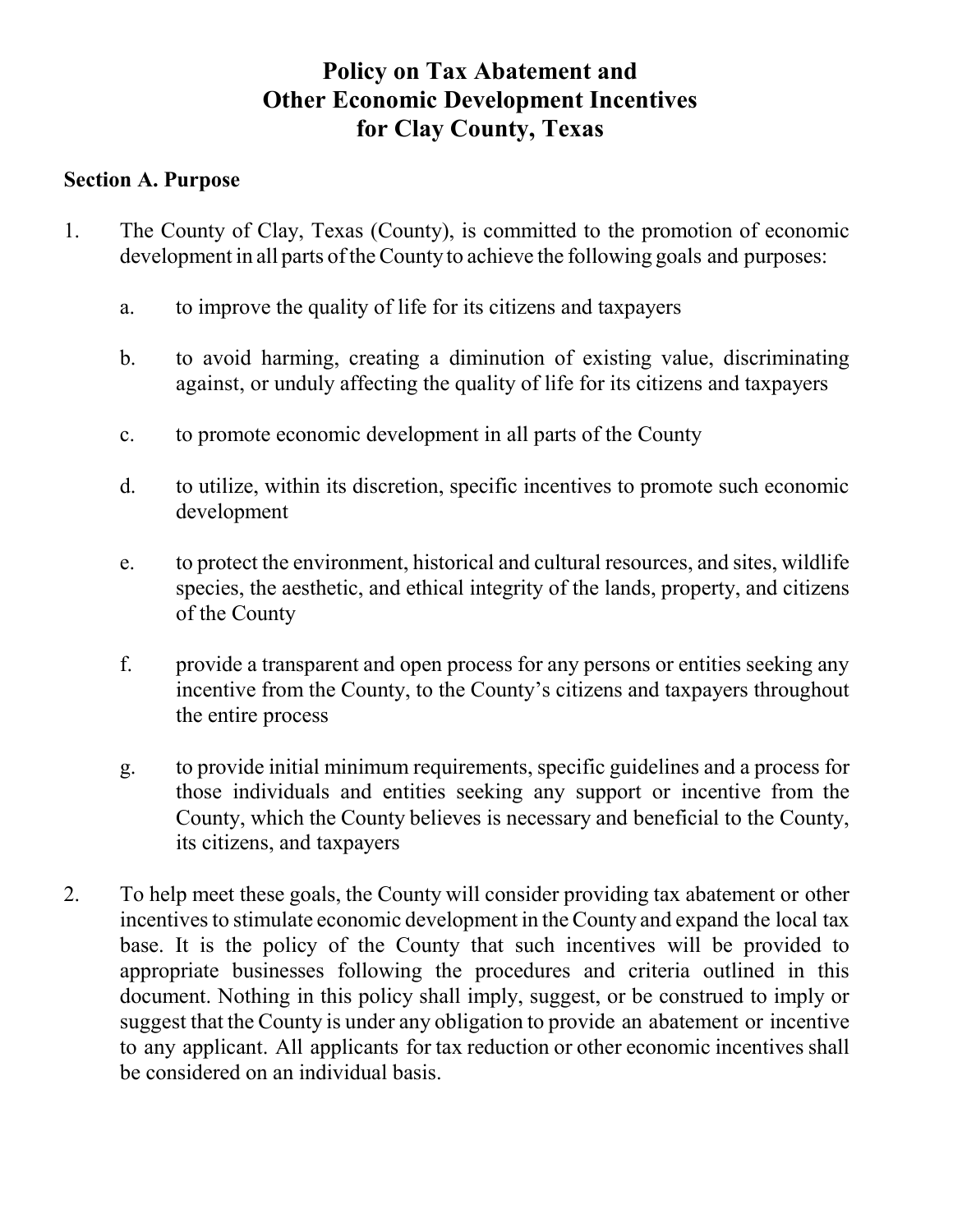### **Section B. Criteria for Tax Abatement and other Economic Development Incentives**

- 1. The following criteria will be addressed by the Clay County Commissioners Court for an applicant to be considered eligible to contract for tax abatement or any other economic development incentive:
	- a. An investment by the applicant that will increase the fair market value ("FMV") of the reinvestment zone property by not less than \$1,000,000.00 is required. If the project is too small to increase the FMV by \$1,000,000.00, it must increase the FMV of the reinvestment zone property by not less than 50% of the current FMV
	- b. The application shall include personal (capital equipment) or real property improvements
	- c. Tax abatement may be granted to owners of real and personal property for projects where the real property is leased, and special terms and conditions may be set in the agreement governing each specific tax abatement
	- d. Inventory and supplies shall not be included
	- e. The project must meet the requirements of the building codes and other applicable County requirements and City Codes, within the city limits or extraterritorial jurisdiction ("ETJ") of the cities with ETJ in Clay County
- 2. In addition to the minimum requirements stated above, the following criteria will be considered in determining what level of tax abatement or other incentives may be provided to the applicant:
	- a. Expansion of the local tax base
	- b. Creation of permanent full-time employment and projected 5-year growth in the number of employees.
	- c. Tax abatement must encourage employee benefits such as health insurance
	- d. The types of public improvements (e.g., county roads, city streets, water, sewer, drainage) and services(e.g.,fire, police) and the expected cost of those improvements to the County or any impacted City/ Town in the County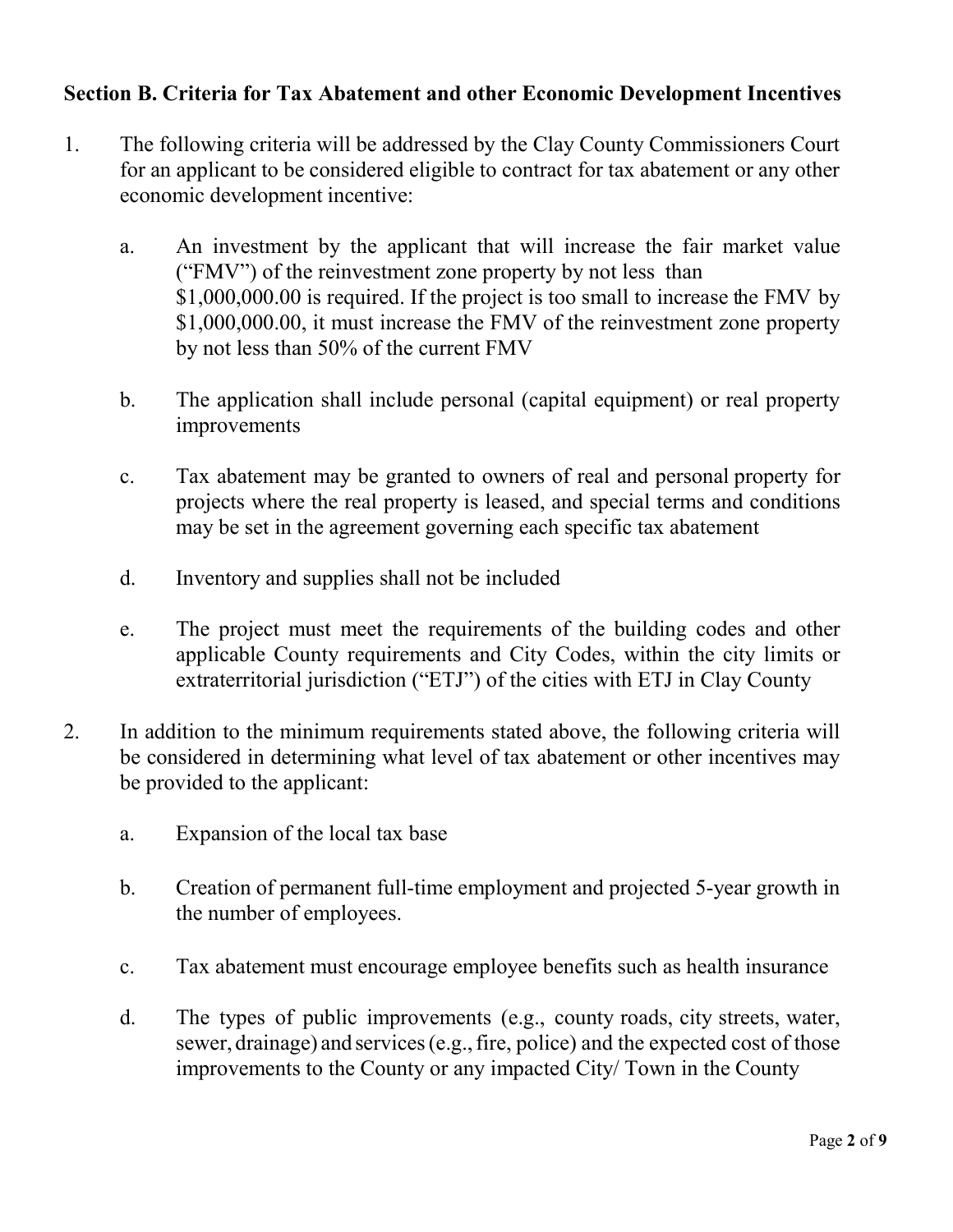- e. The types and cost of public improvements which will be made by the applicant
- f. The type of commercial activity (e.g., office, retail, manufacturing, energy, etc.)
- g. The time necessary to complete the project by the applicant
- h. The impact of the project on the environment, wildlife, historical and cultural sites, and on existing businesses
- i. Community perception of the project, including how that perception was determined, who was polled, including the perception of any potential routes from project to energy transmission lines and pipelines
- j. A table of applicants requested tax abatement percentage for each year of a request incentive or abatement
- k. The setback of the project from any pre-existing structure if needed
- 3. The County will give preference to businesses that use local suppliers, labor force, and that require no new public facilities.

#### **Section C. Types of Incentives**

- 1. The County intends to consider tax abatement and other economic development incentives on a case by case basis so that the total package of incentives may be designed specifically for each project.
- 2. The criteria outlined in Section B, above, will be used to determine whether or not it is in the best interest of the County, its citizens, and taxpayers to provide any tax abatement or other economic development incentives to a particular applicant.

The County will also consider the following:

- The extent to which a proposed project furthers the goals and objectives of the County.
- The projected impact of the project on the County will determine the types and value of the incentives provided.
- 3. An abatement may be for any amount that the County determines. The County may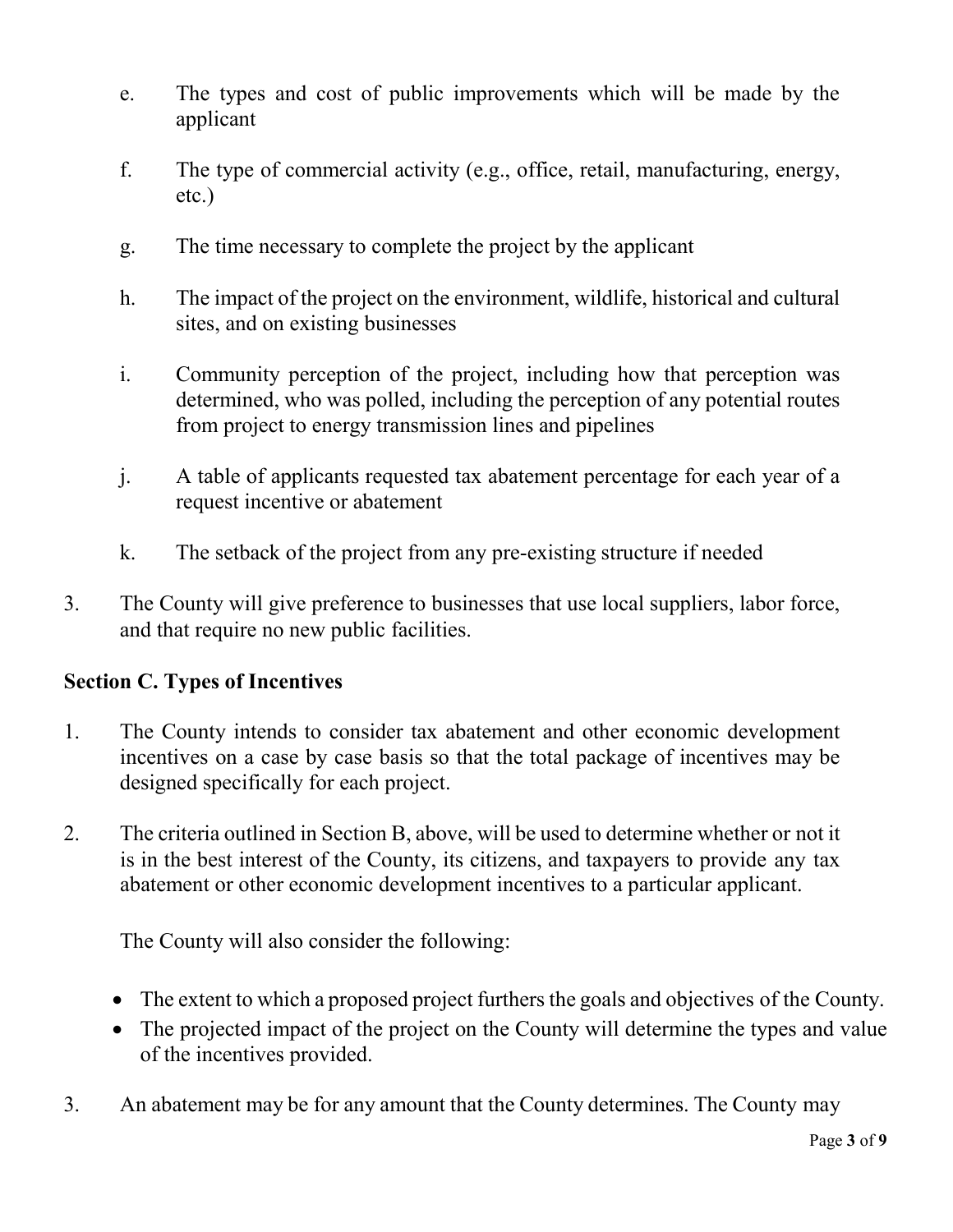provide for an abatement on a sliding scale. The County may determine there will be no abatement or economic incentive at all.

#### **Section D. Application Procedures**

- 1. Any person, or entity, including an organization, joint venture, partnership, association or corporation, desiring that the County consider providing a tax abatement or other economic development incentives to encourage the location of a business or expand a business operation in the County must comply with the following application procedures.
	- a. The applicant shall file an application with the office of the County Judge in a formprovided by the County. The application shall detail the entire scope of the project and the type and value of economic development incentives requested.
	- b. The applicant shall also file a copy of the above-referenced application with any city or ETJ with jurisdiction, if the city or ETJ also has an abatement process.
	- c. The application will immediately be a public document, subject to review by any party requesting such. It will be posted on the county's website at least 30 days before the required public hearing on the application.
- 2. The following information shall accompany each application:
	- a. The project name
	- b. A list of the names and addresses (include eMail addresses) of all principals of the applicant. The information shall include all owners, beneficial owners, or if a corporate entity, all officers and directors
	- c. City or ETJ with jurisdiction, if the city or ETJ also has an abatement process
	- d. A certification of the applicant's intent to comply with all applicable local, state, and federal laws
	- e. The name and address of any public official that has or may have any interest (financial or otherwise) in the success of the project, or that is in any way employed by any person or entity associated with the applicant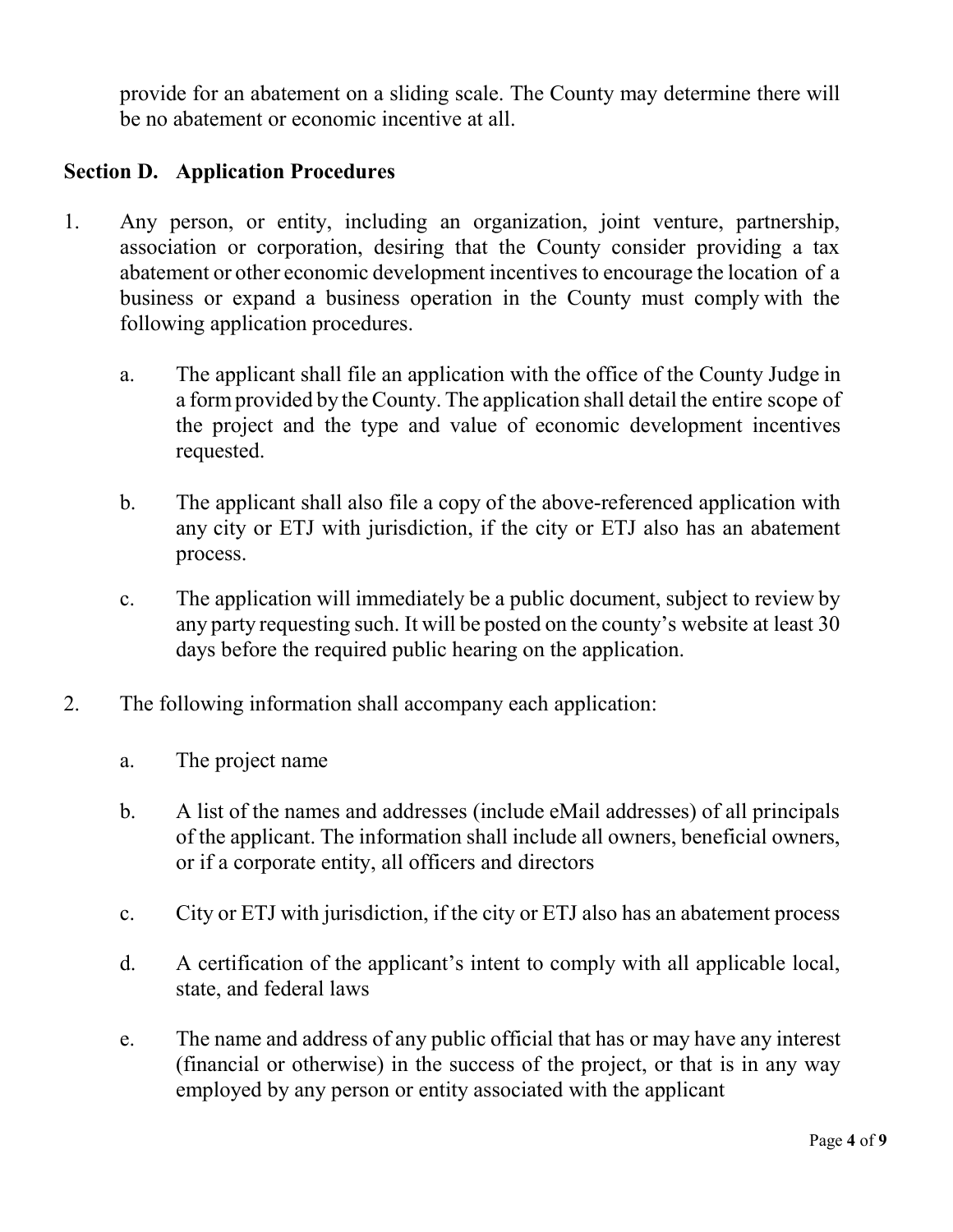- f. A detailed description of the project business
- g. A description of the project location (including a plat with precise location and legal description.) It must show the detail of all proposed ingress and egress and all county, state and federal roadsthat might be affected); and the location of any pre-existing structure within one mile of the reinvestment zone or project
- h. A description of the project size, scope and footprint (physical; showing all anticipated or required zoning and land uses on the site); and in the case of renewable energy, the number and size of turbines or solar panels
- i. The expected fair market value ("FMV") of the project upon completion showing a separate FMV of the land on which the project will be located and the added FMV of the projects facility
- j. The increase in FMV of the reinvestment zone property when the project is completed and operational, showing the FMV both before and after the project is completed
- k. Identify any land outside the reinvestment zone property, affected for additional resources such as water, sewer, drainage, roads, easements, pipelines, and electricity (showing route to a transmission line or pipeline)
- l. The number of full-time permanent employees/jobs to be created by the project when operational
- m. The salary ranges for permanent employees, including employee benefits, stated separately
- n. The initial determination of applicable City, County, State, Federal or other jurisdictional entities (such as TCEQ, FDA, DOD) Codes or Requirements, and any Extraterritorial Jurisdiction (ETJ) impacting the proposed project
- o. Expected additional resources required of the County such as water, sewer, drainage, roads, easements, fire, and security
- p. Any plans for environmental, historical, anthropological, cultural, and aesthetical impact to the reinvestment zone property and the properties of the immediate neighbors of the project, the general area of the project will be an important consideration in approval of abatement agreement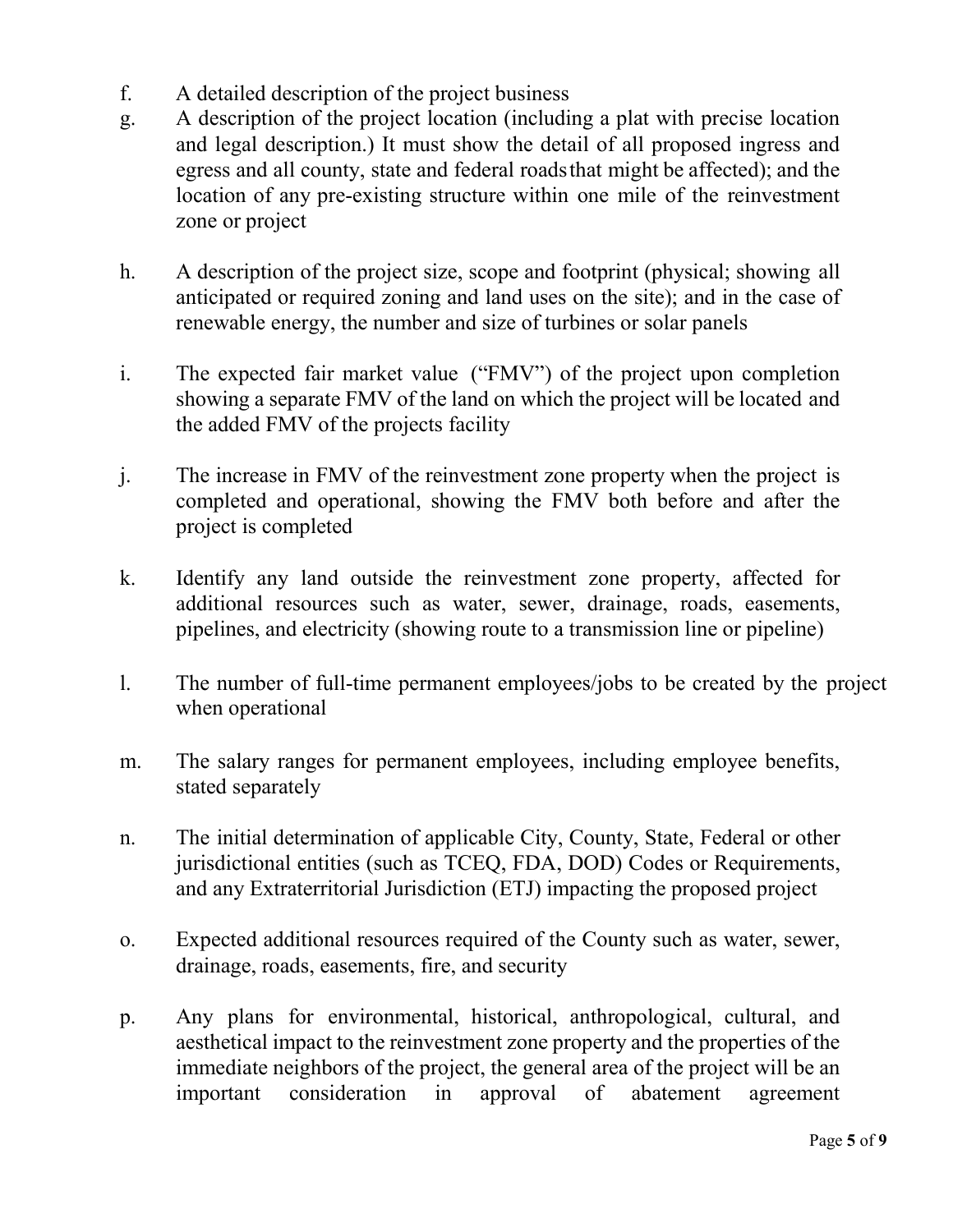- q. Anticipated time to complete the project showing all phases as scheduled
- r. Applicant's requested abatement by percentage, by year
- s. The percentage of local suppliers, contractors, or labor force to be used in the construction of the project
- t. Determination of how proposed affected land and property is currently taxed (FMV or Ag value)
- u. All accompanying supporting information, such as photos, plats, maps, and written documents, shall be accurate, legal and correct copies
- v. The projected dates for the beginning construction and the beginning of actual operations
- w. Whether or not the project will change the tax status of the reinvestment zone land and whether the applicant will pay ad valorem taxes for the land on which the facility is located
- x. Whether the facility is expected to require connection to an energy source (electric or gas) including generally the route(s) to connect to any existing energy source (electric transmission line or pipeline)
- y. Whether or not securing a connection to an energy source will cause acquiring rights-of-way by eminent domain. (*This shall identify all public roads* and *landowners to be crossed to connect to a transmission line.*)
- z. Any other information about the proposed project which may be required by the County
- 3. The application will be signed and sworn to by an officer of the entity, or a principal, with Notary Public attesting.
- 4. The applicant shall submit accurate and correct copies of all applications, to any other taxing entity related to the proposed project.
- 5. The County Judge will review the application for completeness and accuracy and comments from the appropriate departments. The County Judge will forward compiled application, review comments, and recommendations to the members of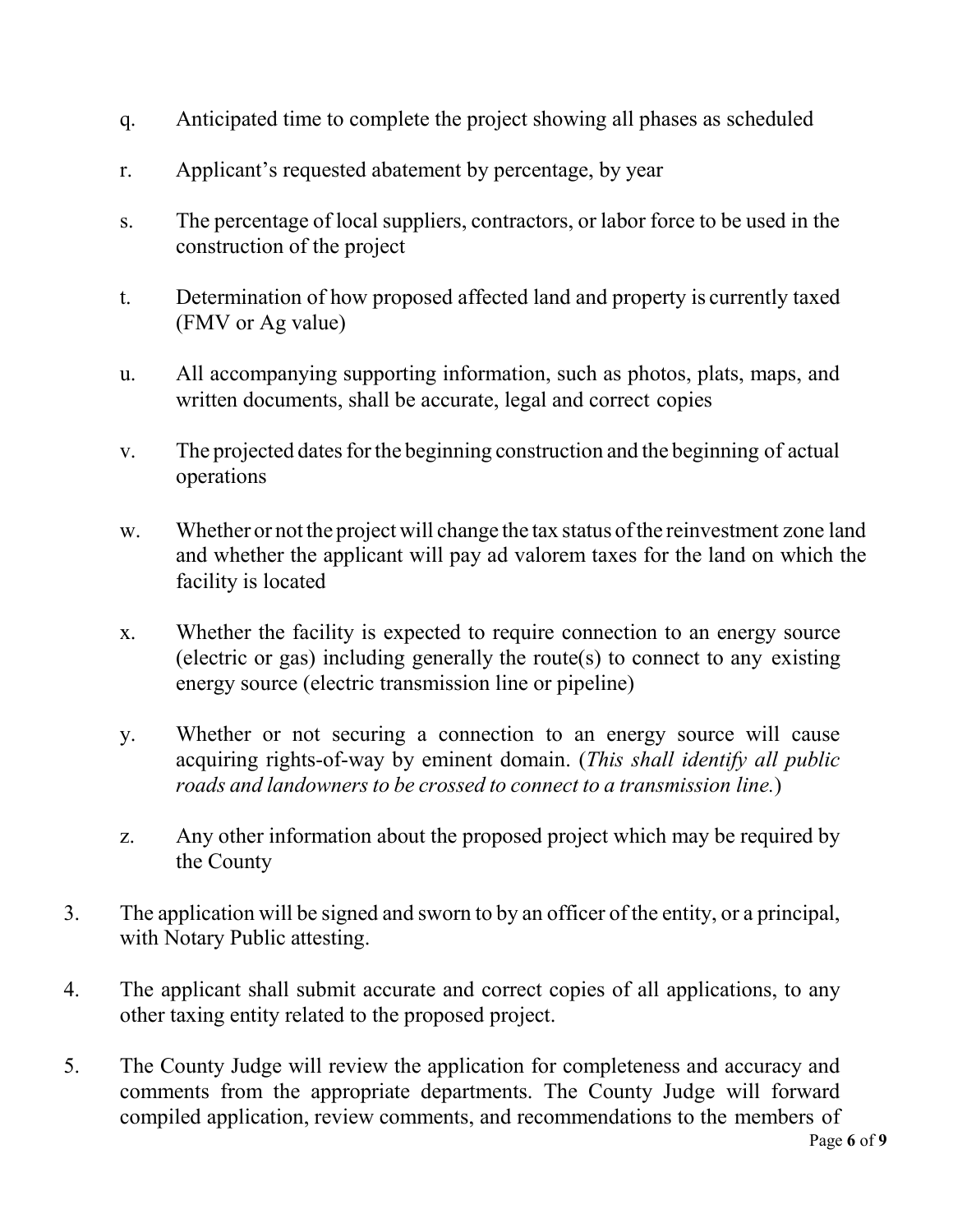the Commissioners' Court.

- 6. All requirements of Chapter 312 of the Texas Tax Code, known as the Property Redevelopment and Tax Abatement Act, must be followed.
- 7. Applying for abatement after the commencement of construction, alteration, or installation of improvements related to the proposed modernization, expansion, or a new facility, may result in the County denying Applications for tax reduction, abatement, or other economic development incentives made.
- 8. Public hearings will be held to get public input on the proposed project, with at least 30 days posted notice before the required public hearing.

## **Section E. Approval of Tax Abatement and Other Economic Development Incentives by the Commissioners' Court**

- 1. If the Commissioners' Court determines that it is in the best interest of the County, its citizens, and taxpayers to provide abatements or incentives to a particular applicant, a resolution shall be adopted. The approval of the terms and conditions of tax abatement or other economic development incentive agreement with the applicant will enumerate the types of incentives, and the conditions which apply to them.
- 2. Any tax abatement and economic incentive agreement must include the following items:
	- a. A description of each type of incentives to be provided and their duration
	- b. A legal description of the property on which the agreement will operate
	- c. Detailed information regarding the type, number, location, and cost of all improvements on the property
	- d. A plan which provides access to and inspection of the property and proposed improvements by the court or its designee
		- This condition is to ensure that the improvements are made according to the specifications and conditions of the agreement
	- e. A provision limiting the uses of the property consistent with the general